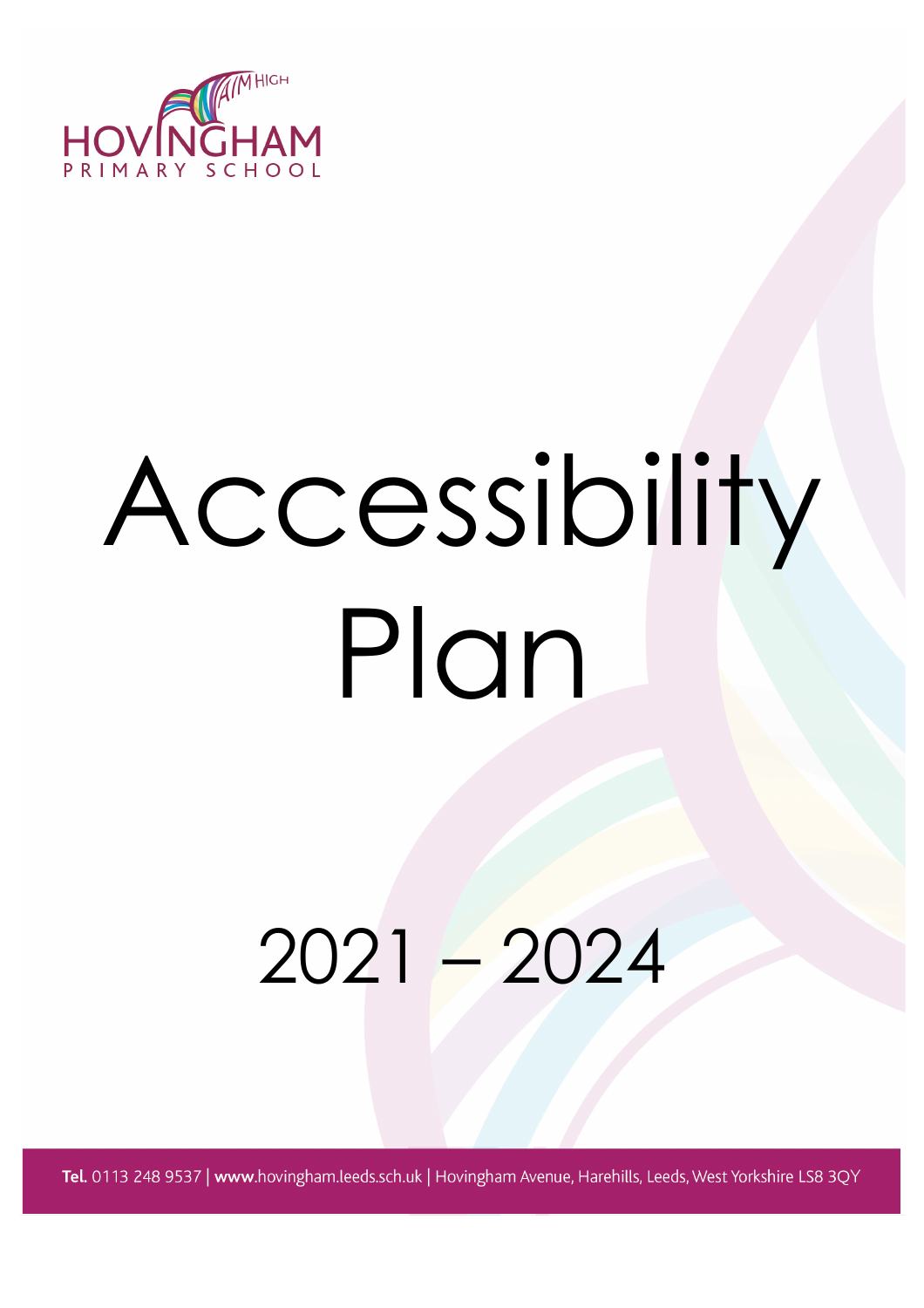## **School Values**

At Hovingham Primary our curriculum is designed to inspire children and develop their curiosity through our values of respect, tolerance, perseverance and creativity. We are determined that ALL children will achieve their academic and personal potential which prepares them for the opportunities, responsibilities and experiences for life.

#### **Introduction**

The Equality Act 2010 replaced previous discrimination law and provides a single piece of legislation covering all types of discrimination that are unlawful. The Act ensures that Schools and Local Authorities have to carry out accessibility planning for disabled pupils, in accordance with relevant health and safety standards.

Definition of disability according to the Equality Act 2010 - A disabled person is someone who has a physical or mental impairment that has a 'substantial' and 'longterm' negative effect on your ability to do normal daily activities.

This definition provides a relatively low threshold and includes more children and staff than many realise – 'long-term' is defined as 'a year or more' and 'substantial' is defined as 'more than minor or trivial'. Children and young people with such conditions as described below do not necessarily have SEND, but there is a significant overlap between disabled children and young people and those with SEND.

Conditions may include (list is not exhaustive):

- Hydrocepahlus **Autistic spectrum disorder** Cystic fibrosis Downs syndrome Severe asthma example and the Epilepsy Diabetes Sickle cell anaemia Cancer Dyslexia Multiple sclerosis Learning difficulties Hearing or visual impairment HIV Cerebral palsy Facial disfigurement Muscular dystrophy Gross obesity Mental health issues **Diagnosed eating disorders**
- Incontinence Incontinence If a person has been disabled in the ADHD **ADHD past they are still covered by the legislation** for the rest of their life

A copy of the Accessibility Plan is posted on the school website and on the school's cloud.

The Accessibility Plan is listed as a statutory document of the DfE's guidance on statutory policies for schools. The plan will be reviewed every three year or where operational needs dictate and approved by the Governing Body. The review process can be delegated to a committee of the Governing Body, an individual or the Vice Principal. At Hovingham Primary School the plan will be monitored by the Vice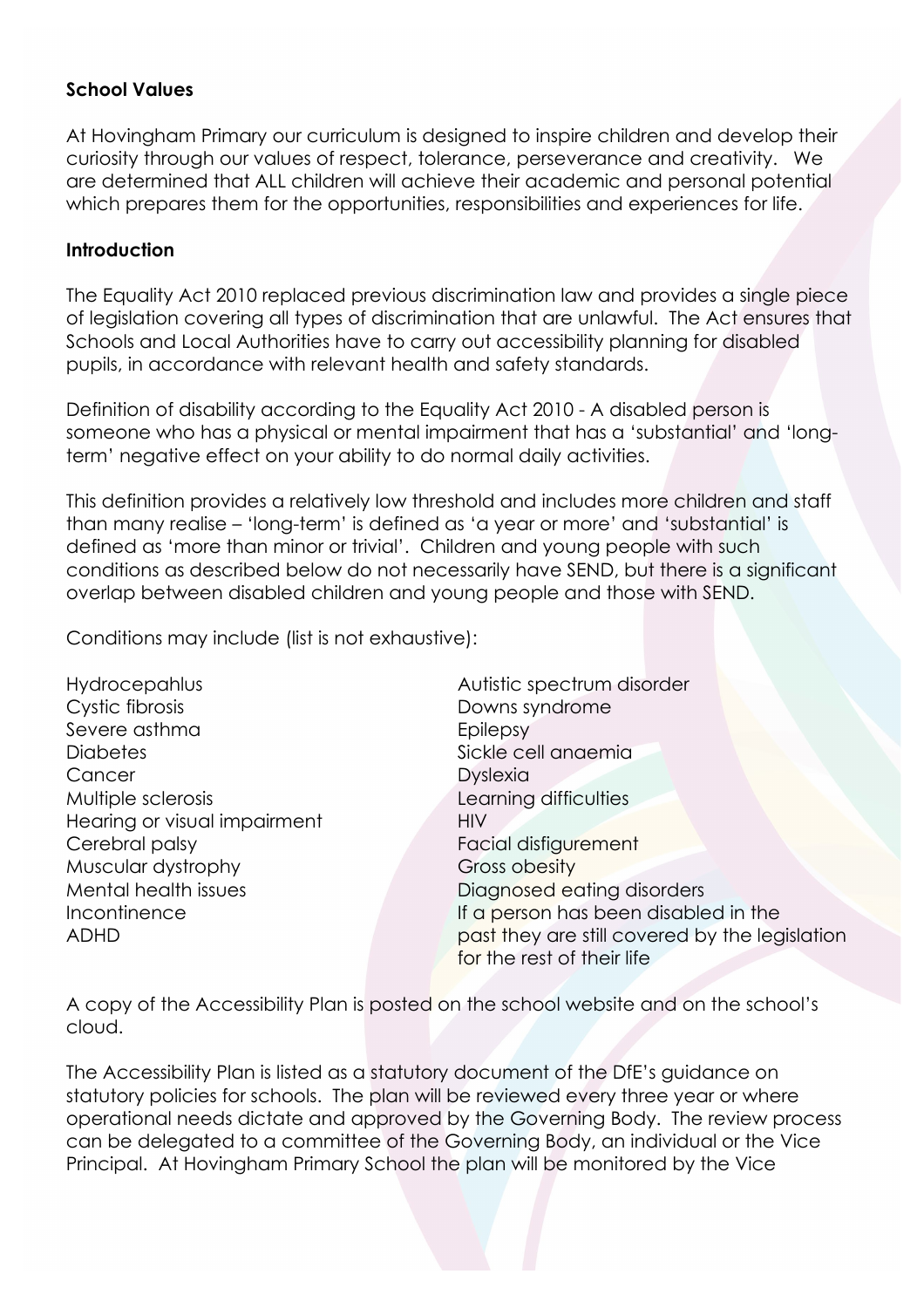Principal, evaluated by the Pupil Support Committee and monitored by the Resources Committee.

This Accessibility Plan should be read in conjunction with the following school policies, strategies and documents - Health & Safety Policy and strategy, SEND Policy, Supporting Children with Medical Conditions Policy and Complaints Policy.

# **Identifying Need & Support**

For children who are new to our school, we find out more information about disabilities and health conditions in early communications with parents and carers as part of our Admissions process. A Family Support Worker meets with parents and carers prior to each child starting. Parents of a child with a disability or access needs, meet with a member of staff from the Inclusion Team who can then "plan ahead" for the child's needs.

For children who are already at school, we ask parents and carers to keep the school informed of any changes to the information they have provided. The parents and carers are requested to update their information annually. If any information is unclear meetings are held with parents to clarify details. Regular visits by outside professionals are encouraged and facilities provided as necessary.

### **Our Aims**

Hovingham Primary's accessibility has 3 main aims:

- 1. Improve early identification of need and development of plans to support children.
- 2. Increase access to the curriculum for children with a disability, covering teaching and learning and the wider curriculum. It also covers the provision of specialist aids and equipment, where reasonably practicable, which may assist children in accessing the curriculum.
- 3. Improve access to the physical environment to increase the extent to which children with a disability, medical condition or other access need can access education and associated services.

| Aim 1: Improve early identification of need and development of plans to support children                      |                                                                                           |                                                                                     |                          |                                                                                                     |
|---------------------------------------------------------------------------------------------------------------|-------------------------------------------------------------------------------------------|-------------------------------------------------------------------------------------|--------------------------|-----------------------------------------------------------------------------------------------------|
| Target                                                                                                        | <b>Actions</b>                                                                            | <b>Timescales</b>                                                                   | Person(s)<br>Responsible | <b>Success Criteria</b>                                                                             |
| Ensure the<br>admissions process<br>specifically<br>addresses disability,<br>medical or other<br>access needs | Amend the<br>admissions form<br>and process to<br>communicate<br>to the Inclusion<br>Team | By end of<br>Autumn term<br>2021 &<br>reviewed end<br>of Summer<br><b>term 2022</b> | KL & AL                  | Form updated by<br>end of Autumn<br>term<br>Review completed<br>and form<br>amended, if<br>required |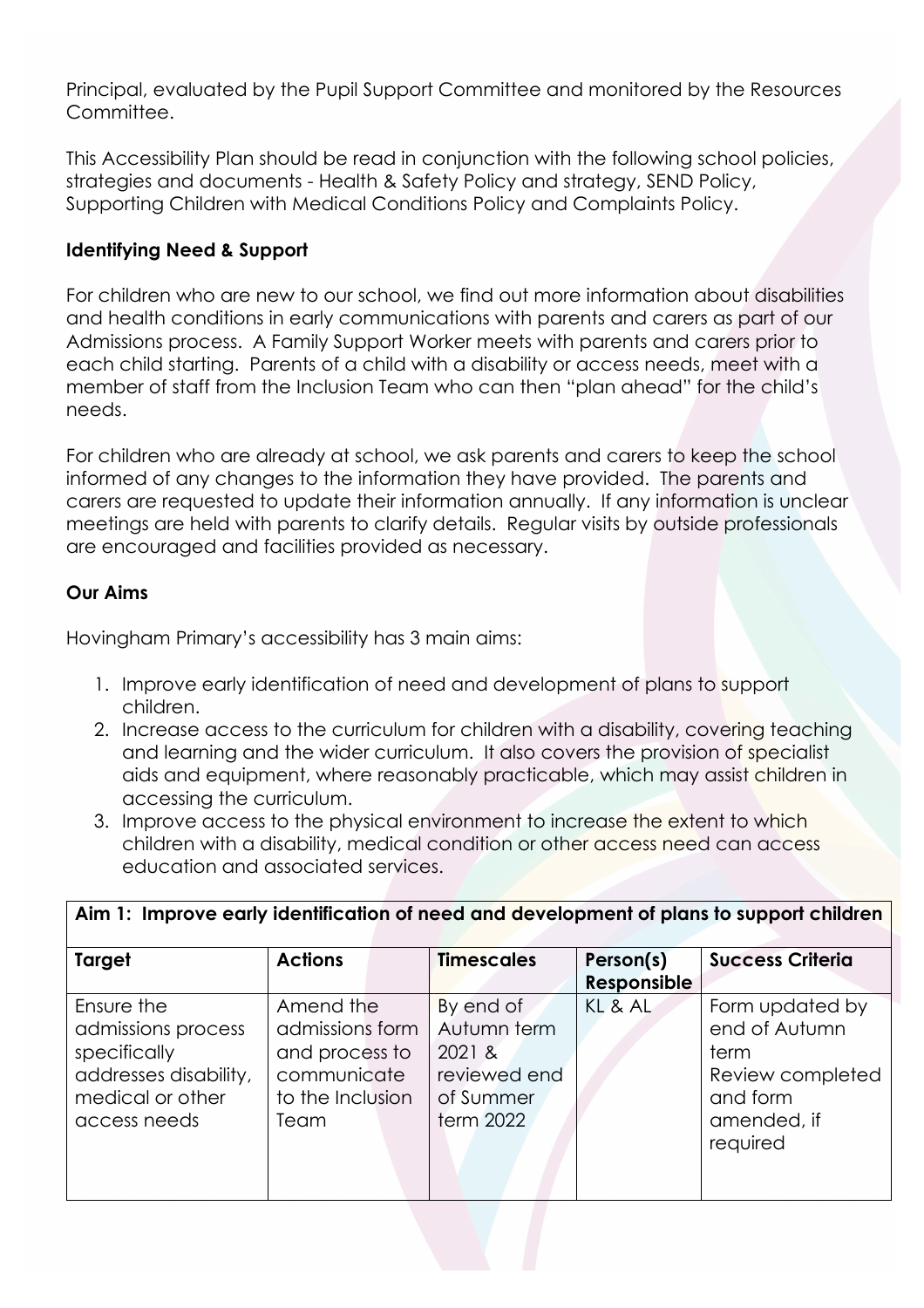| Aim 1 (cont'd)                                                                                                          |                                                                                                                                                                                                                                                          |                                  |                          |                                                                                                                                                    |  |
|-------------------------------------------------------------------------------------------------------------------------|----------------------------------------------------------------------------------------------------------------------------------------------------------------------------------------------------------------------------------------------------------|----------------------------------|--------------------------|----------------------------------------------------------------------------------------------------------------------------------------------------|--|
| <b>Target</b>                                                                                                           | Action(s)                                                                                                                                                                                                                                                | <b>Timescales</b>                | Person(s)<br>Responsible | <b>Success Criteria</b>                                                                                                                            |  |
| Understand and<br>complete the<br>relevant information<br>e.g. IHCP, MIPRA,<br>IPRA, EHCP, IEPs etc.                    | Staff to access<br>training to<br>understand<br>why and how<br>to complete<br>the relevant<br>form                                                                                                                                                       | By end of<br>Summer 2022         | KL & LM                  | All relevant staff<br>have accessed<br>training                                                                                                    |  |
| Review of workforce<br>to ensure the needs<br>of children with a<br>disability, medical or<br>access need can<br>be met | Data check on<br>children's<br>information<br>held on SIMs – is<br>up to date,<br>relevant etc?                                                                                                                                                          | By end of<br>Autumn term<br>2021 | KH, KL, VT &<br>LM       | Data check<br>completed                                                                                                                            |  |
|                                                                                                                         | Staff audit<br>completed to<br>find out:<br>a) Staff skills<br>required<br>b) training<br>needs<br>identified &<br>addressed<br>c) Identify any<br>additional<br>roles<br>required on<br>the staffing<br>structure to<br>meet our<br>children's<br>needs | By end of<br>Spring term<br>2022 |                          | Staff audit<br>completed<br>Training delivery<br>plan created<br>Staff structure<br>changes (if<br>required)<br>presented to the<br>governing body |  |

| Aim 2: Increase access to the curriculum                     |                                                                     |                       |                          |                                             |  |
|--------------------------------------------------------------|---------------------------------------------------------------------|-----------------------|--------------------------|---------------------------------------------|--|
| Target                                                       | <b>Actions</b>                                                      | <b>Timescales</b>     | Person(s)<br>Responsible | <b>Success Criteria</b>                     |  |
| Ensure children with<br>medical needs are<br>fully supported | Review and<br>embed the<br>children with<br>medical needs<br>policy | End of<br>Autumn term | ΚL                       | Updated policy<br>and procedure in<br>place |  |
|                                                              |                                                                     |                       |                          |                                             |  |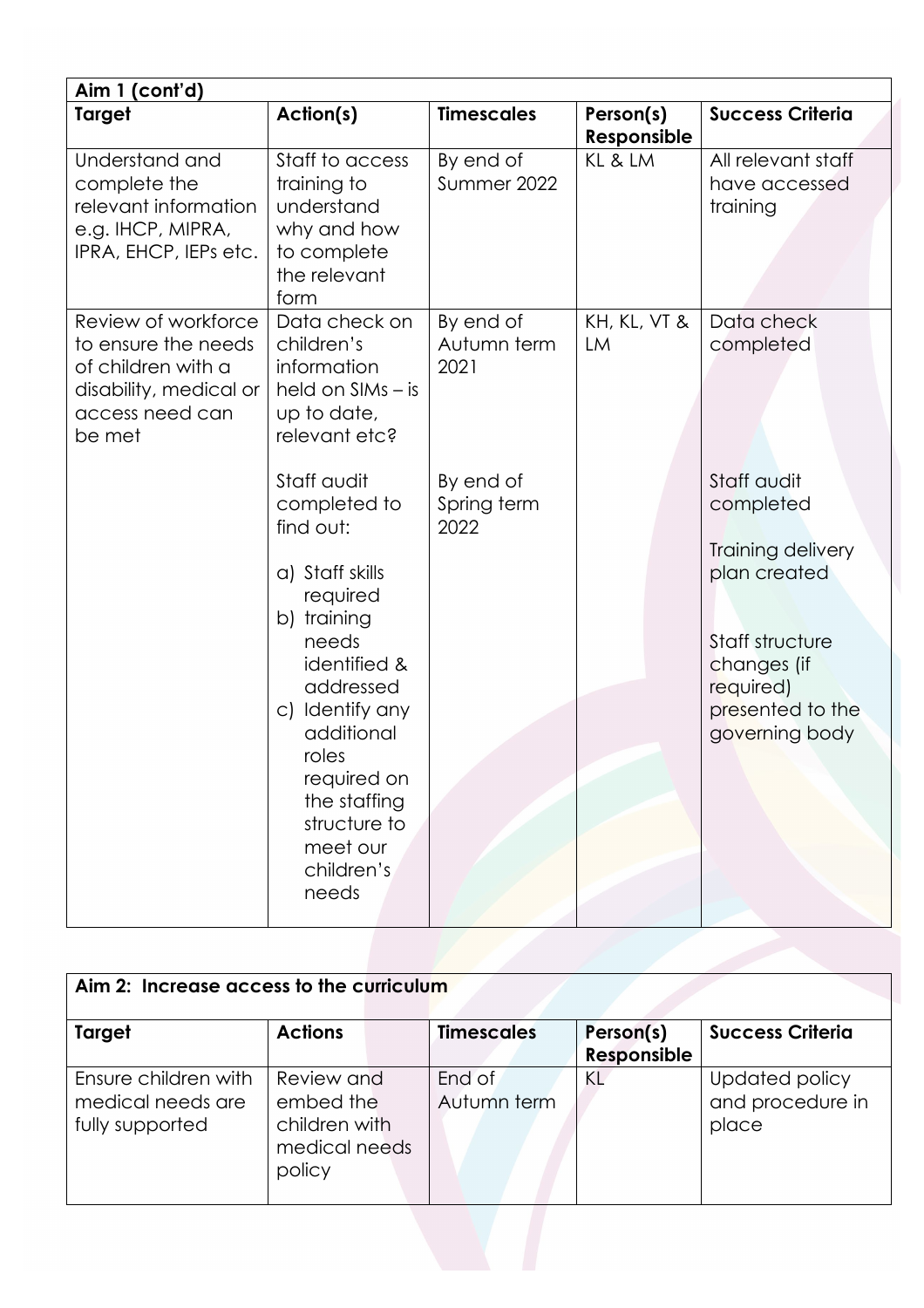| Aim 2 (cont'd)                                                                                     |                                                                                                                                        |                                                                                 |                          |                                                                                                                                                                                              |  |
|----------------------------------------------------------------------------------------------------|----------------------------------------------------------------------------------------------------------------------------------------|---------------------------------------------------------------------------------|--------------------------|----------------------------------------------------------------------------------------------------------------------------------------------------------------------------------------------|--|
| <b>Target</b>                                                                                      | Action(s)                                                                                                                              | <b>Timescales</b>                                                               | Person(s)<br>Responsible | <b>Success Criteria</b>                                                                                                                                                                      |  |
| Embed the Jigsaw<br>provision as part of<br>the strategy to<br>support SEMH needs<br>across school | Develop the<br>adults within<br>Jigsaw<br>Ensure there is a<br>clear system of<br>identification of<br>need and<br>support<br>required | Ongoing but<br>initial focus<br>until Summer<br>'22<br>By end of<br>Summer term | KH & SW                  | Jigsaw staff have<br>received ongoing<br>professional<br>development and<br>produce a case<br>study<br>Increased staff<br>awareness and<br>understanding of<br>how and when to<br>use Jigsaw |  |
| Ensure children do<br>not have barriers to<br>accessing the<br>aspirations<br>curriculum           | Embed and<br>evaluate the<br>aspirations<br>curriculum and<br>identify next<br>steps                                                   | By end of<br>Summer term                                                        | VT & LH                  | Evaluation<br>completed<br>identifying gaps to<br>be addressed so<br>all children can<br>access aspirations                                                                                  |  |

| Aim 3: Improve access to the physical environment                                                                                        |                                                                                                                                                                   |                          |                               |                                                                                            |
|------------------------------------------------------------------------------------------------------------------------------------------|-------------------------------------------------------------------------------------------------------------------------------------------------------------------|--------------------------|-------------------------------|--------------------------------------------------------------------------------------------|
| <b>Target</b>                                                                                                                            | <b>Actions</b>                                                                                                                                                    | <b>Timescales</b>        | Person(s)<br>Responsible      | <b>Success Criteria</b>                                                                    |
| Ensure there are<br>appropriate<br>"spaces" around<br>school to meet the<br>needs of SEND &<br><b>SEMH</b> children                      | Carry out an<br>audit to reflect<br>the children's<br>needs and the<br>current<br>premises plan                                                                   | By end of<br>Spring term | KL & AL                       | Premises plan<br>developed to<br>address any gaps<br>identified                            |
| Ensure that<br>reasonable<br>adjustments are<br>made for children<br>with a disability,<br>medical condition<br>or other access<br>needs | Create IPRAs<br>and access<br>plans for<br>individual<br>children.<br>Ensure that<br>actions,<br>including<br>emergency<br>evacuation<br>procedures are<br>clear. | Ongoing                  | KH, KL &<br>Inclusion<br>Team | As full as possible<br>inclusion for all<br>pupils.<br>Safe evacuation in<br>an emergency. |
|                                                                                                                                          |                                                                                                                                                                   |                          |                               |                                                                                            |